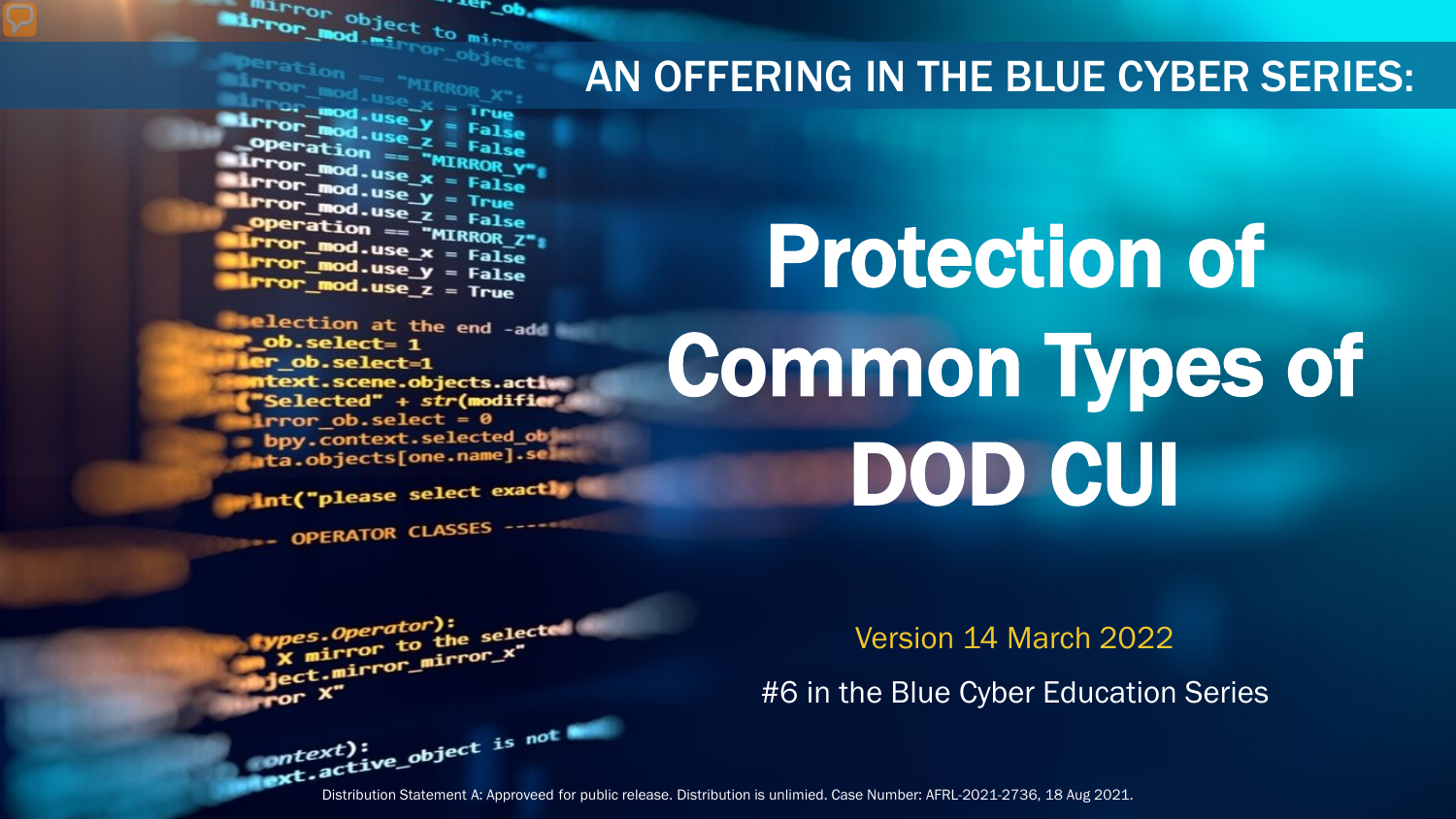



# Protected as Controlled Unclassified Information (CUI)

Most information produced for the government are protected as Controlled Unclassified Information (CUI)

- Multiple CUI training presentations are available at [www.dodcui.mil](http://www.dodcui.mil/)
- Also at [www.dodcui.mil](http://www.dodcui.mil/) are several desktop aids on how to mark CUI
- DFARS 204.252-7012 requires the full implementation of NIST SP 800-171 in order to provide adequate security for CUI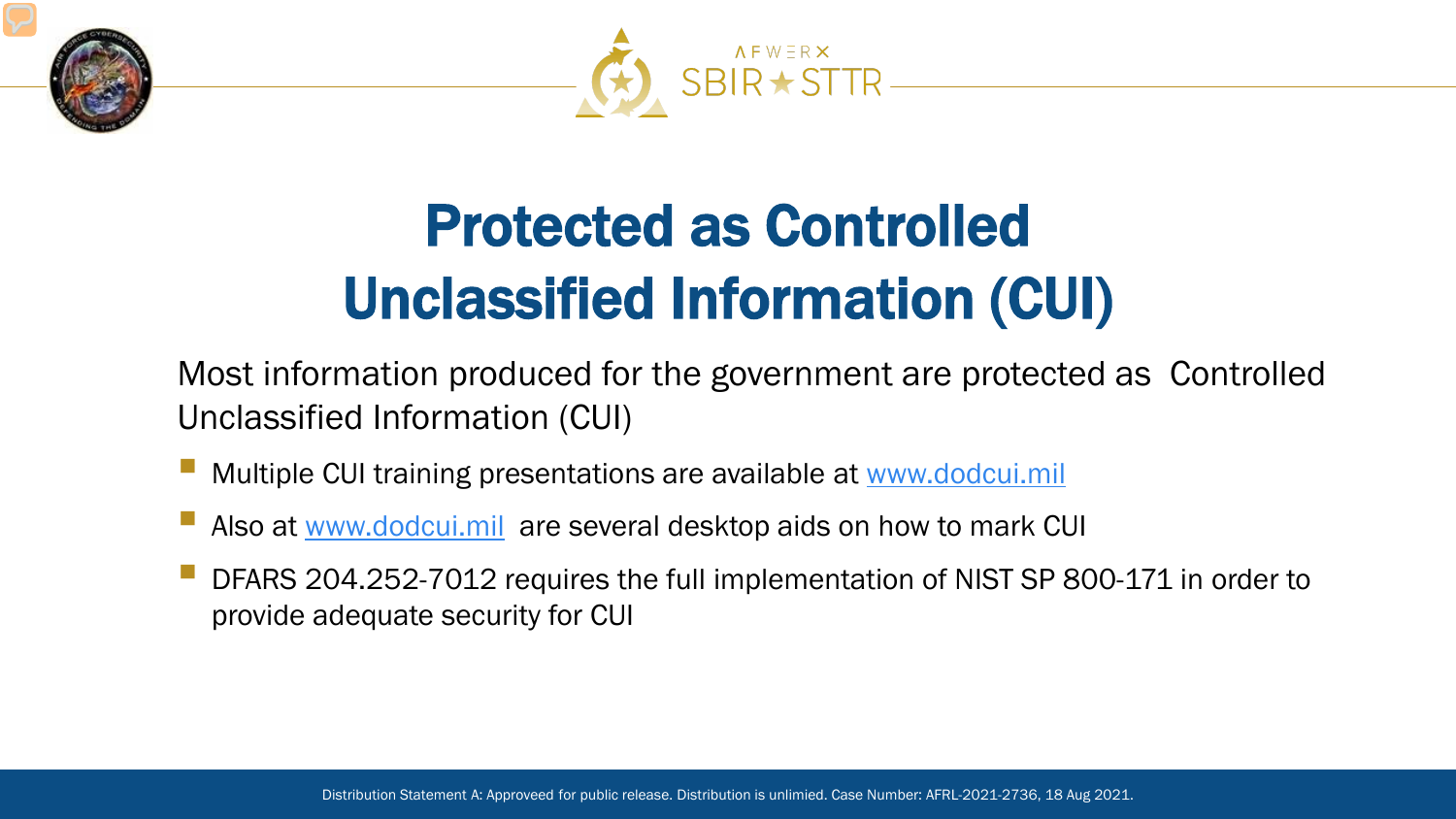



#### CUI Basic vs CUI Specified

CUI Basic and CUI Specified are not different levels of protection.

The difference between the two is on whether the laws, Federal regulations, and Government-wide policies that authorize that category requires safeguards different from the safeguards established for CUI Basic in 32 CFR 2002.14(c),

IF SO, then the information is CUI Specified. More information on this is in 32 CFR 2002 and the [CUI Registry.](https://www.archives.gov/cui/registry/category-list) CUI Basic and CUI Specified markings requirements that can be found in the [CUI Markings Handbook](https://www.archives.gov/files/cui/documents/20161206-cui-marking-handbook-v1-1-20190524.pdf).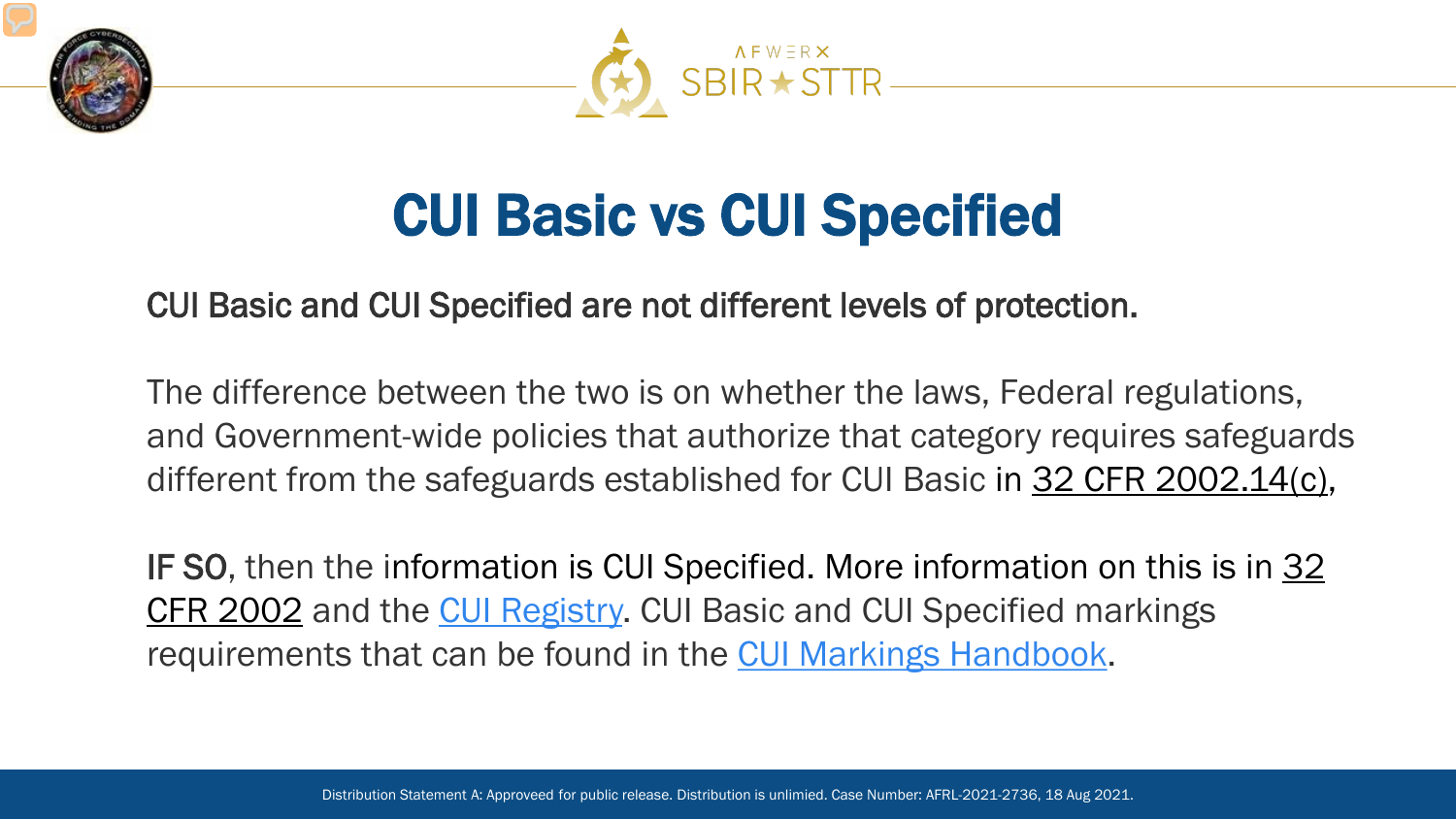



#### Your Guide to the Different Categories of CUI

<https://www.archives.gov/cui/registry/category-list>

For each category, this National Archives site will provide

- **Definitions**
- The safeguarding and/or Dissemination Authority
- Banner marking notes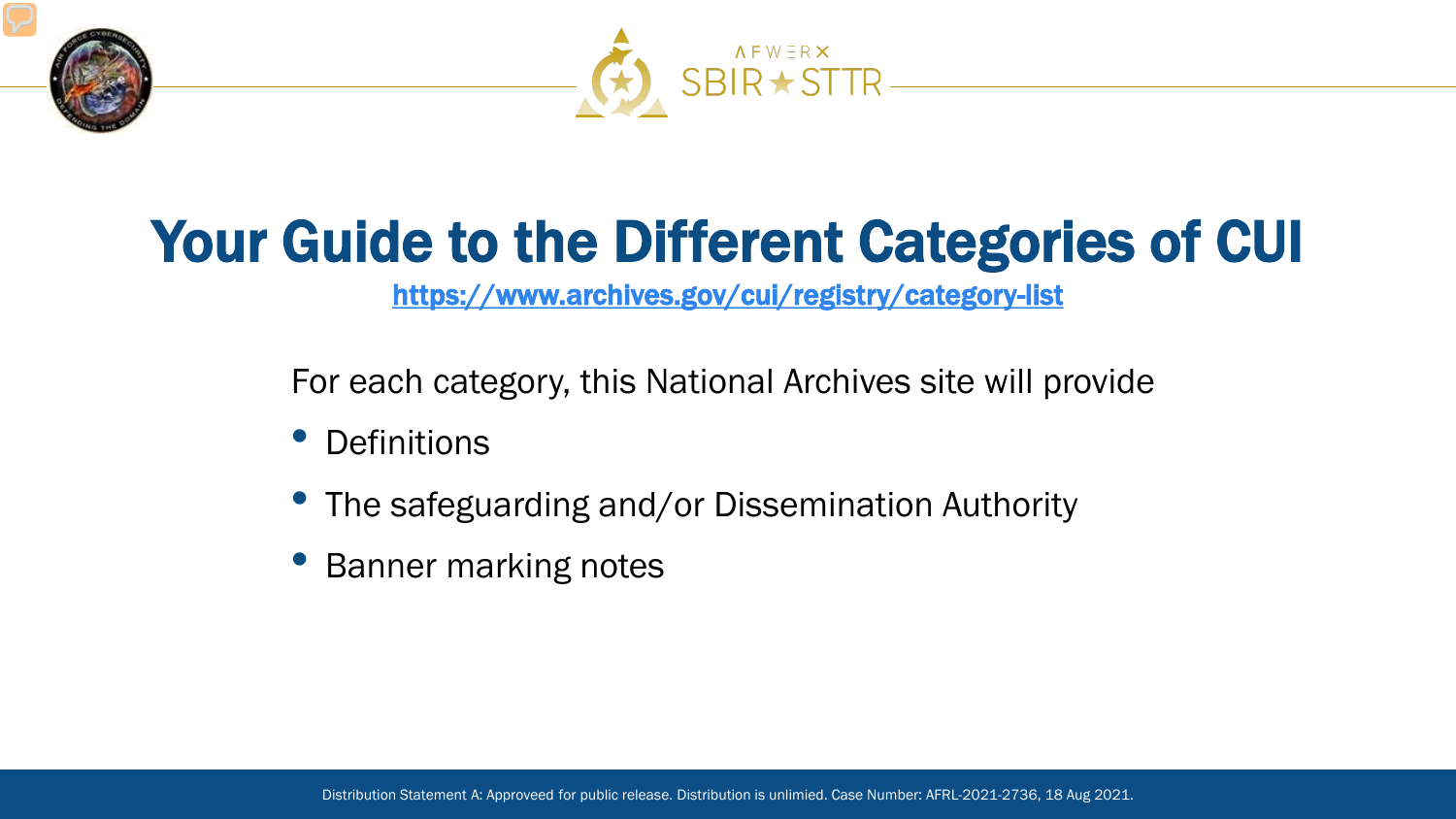



#### CUI Category: Controlled Technical Information

#### **Banner Marking: CUI//SP-CTI**

Controlled Technical Information means technical information with military or space application that is subject to controls on the access, use, reproduction, modification, performance, display, release, disclosure, or dissemination. Controlled technical information is to be marked with one of the distribution statements B through F, in accordance with Department of Defense Instruction 5230.24, "Distribution Statements of Technical Documents." The term does not include information that is lawfully publicly available without restrictions. "Technical Information" means technical data or computer software, as those terms are defined in Defense Federal Acquisition Regulation Supplement clause 252.227-7013, "Rights in Technical Data - Noncommercial Items" (48 CFR 252.227-7013). Examples of technical information include research and engineering data, engineering drawings, and associated lists, specifications, standards, process sheets, manuals, technical reports, technical orders, catalog-item identifications, data sets, studies and analyses and related information, and computer software executable code and source code.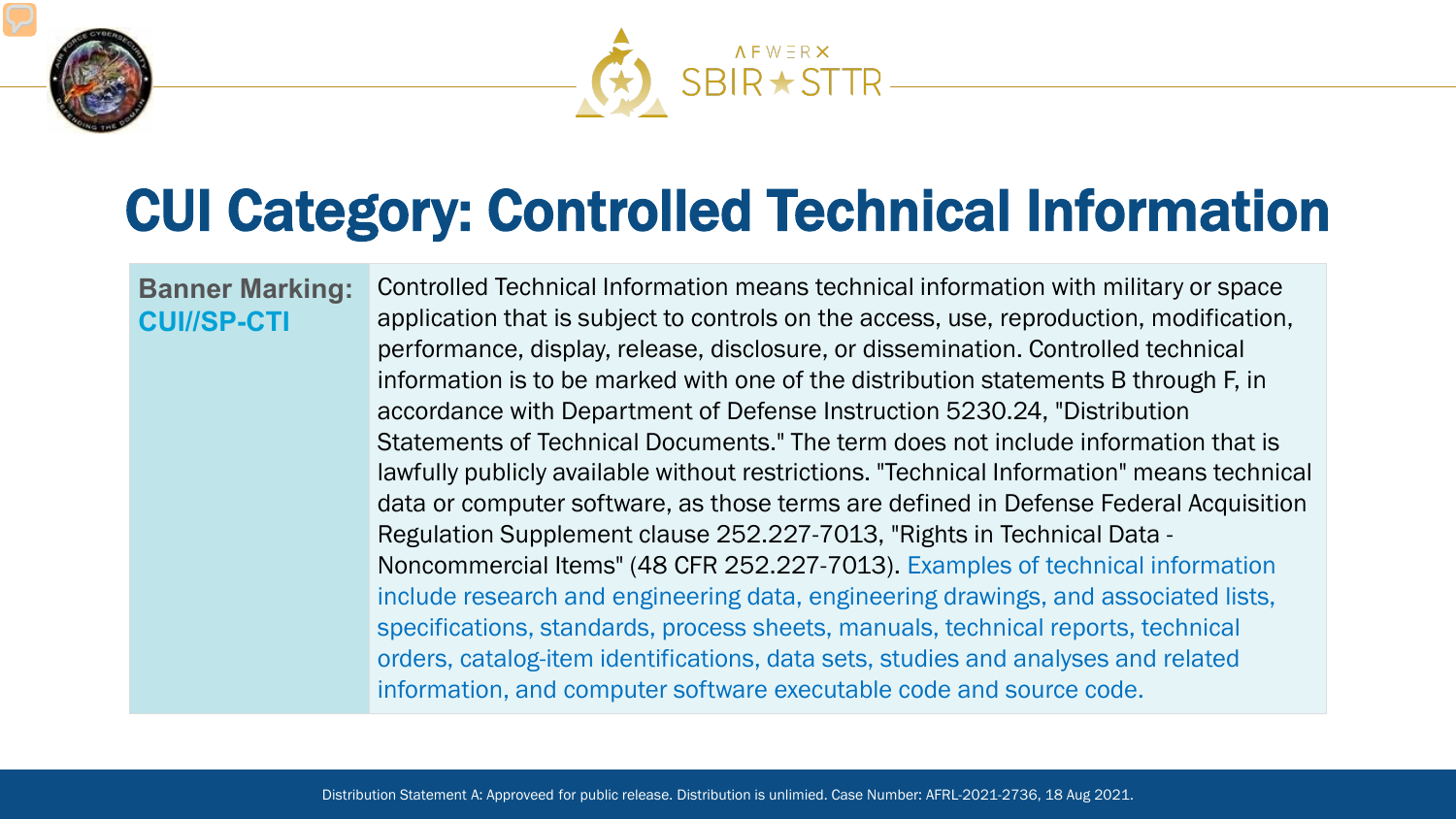



#### CUI Category: Export Controlled Research

| <b>Banner Marking for</b> | Unclassified information concerning certain items, commodities, technology,        |
|---------------------------|------------------------------------------------------------------------------------|
| <b>Specified</b>          | software, or other information whose export could reasonably be expected to        |
| <b>Authorities:</b>       | adversely affect the United States national security and nonproliferation          |
| <b>CUI//SP-EXPT</b>       | objectives. To include dual use items; items identified in export administration   |
|                           | regulations, international traffic in arms regulations and the munitions list;     |
| <b>Banner Marking for</b> | license applications; and sensitive nuclear technology information.                |
| <b>Basic Authorities:</b> |                                                                                    |
| <b>CUI</b>                | Related to the systematic investigation into and study of materials and sources in |
|                           | order to establish facts and reach new conclusions.                                |

Question: ITAR Technical Data has its own protections from DDTC. Is ITAR data always CUI Specific, or only when designated by a government agency? In other words, if we as a contractor are doing an internal R&D effort with ITAR data, would this be CUI//SP?

Answer: *Depending on which legal authority applies to the ITAR information in question, it could be either basic or specified. See the Export control category: https://www.archives.gov/cui/registry/category-detail/export-control.html. Banner markings appear next to each applicable authority, indicating how they should be marked.*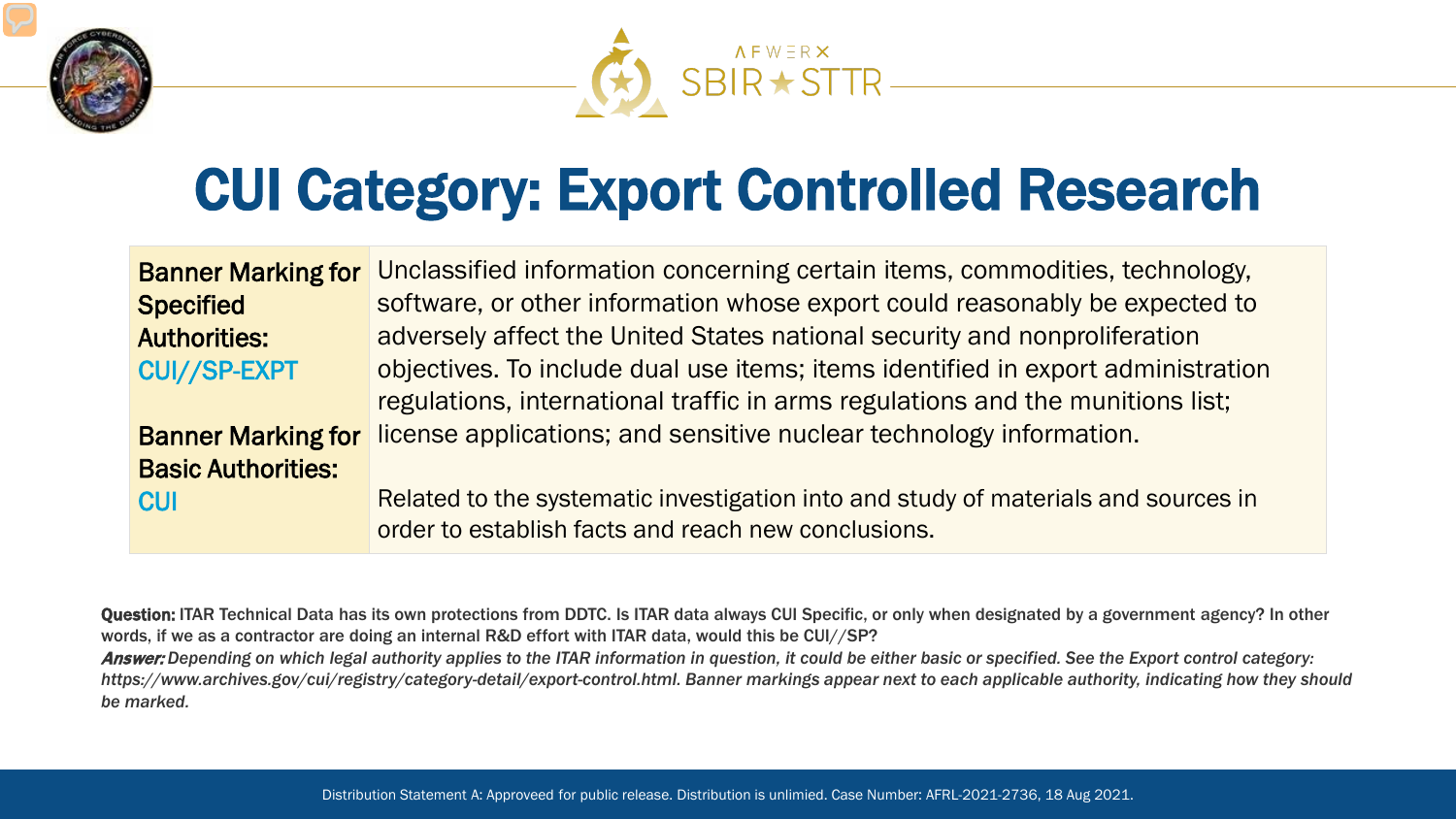



#### CUI Category: Sensitive Personally Identifiable Information

Banner Format CUI//Category Marking//Limited Dissemination Control A subset of PII that, if lost, compromised, or disclosed without authorization could result in substantial harm, embarrassment, inconvenience, or unfairness to an individual. Some forms of PII are sensitive as stand-alone elements. a. Examples of stand-alone PII include Social Security Numbers (SSN), driver's license or state identification number; Alien Registration Numbers; financial account number; and biometric identifiers such as fingerprint, voiceprint, or iris scan.

b. Additional examples of SPII include any groupings of information that contain an individual's name or other unique identifier plus one or more of the following elements:

- 1. Truncated SSN (such as last four digits)
- 2. Date of birth (month, day, and year)
- 3. Citizenship or immigration status
- 4. Ethnic or religious affiliation
- 5. Sexual orientation
- 6. Criminal history
- 7. Medical information
- 8. System authentication information such as mother's maiden name, account passwords, or personal identification numbers

c. Other PII may be "sensitive" depending on its context, such in as a list of employees and their performance rating(s) or an unlisted home address or phone number. In contrast, a business card or public telephone directory of agency employees contains PII but is not sensitive.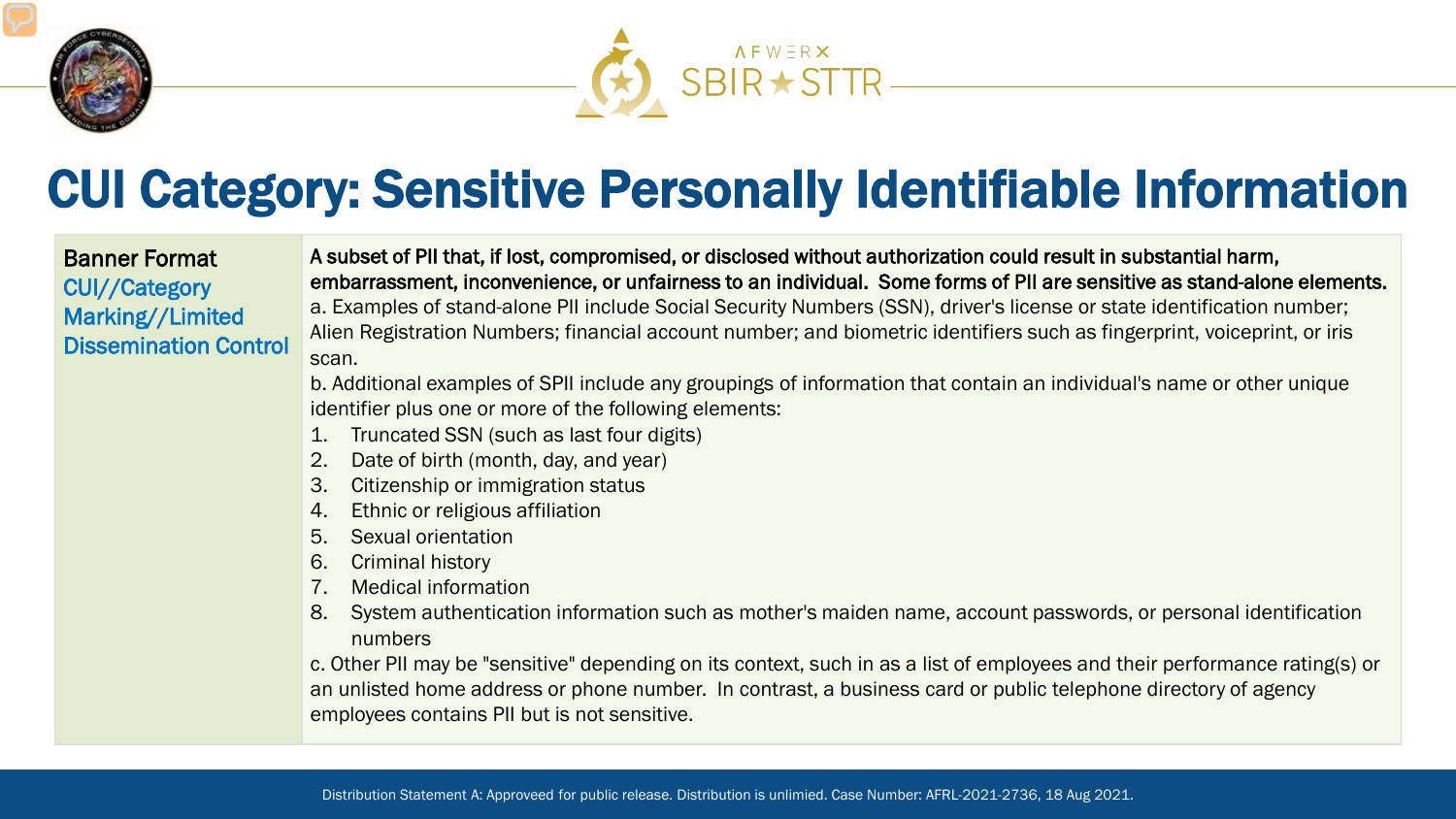



### CUI Category: Legal Privilege

#### Banner Marking for Basic Authorities: CUI//PRIVILEGE

Per 15 USC 78x(f)(4): The term "privilege" includes any work-product privilege, attorney-client privilege, governmental privilege, or other privilege recognized under Federal, State, or foreign law. Per 502(g): (1) "attorney-client privilege" means the protection that applicable law provides for confidential attorney-client communications; and (2) "work-product protection" means the protection that applicable law provides for tangible material (or its intangible equivalent) prepared in anticipation of litigation or for trial.

Note: There are two limited dissemination control markings that can be used with this category; Attorney Work Product (AWP), Attorney Client Privilege (AC). These limited dissemination control markings may be used to help identify the type of privilege in the document and limit the dissemination of that information so as to preserve that privilege. These limited dissemination control markings (AWP, AC) may only be used on information protected under the CUI "Legal Privilege" category.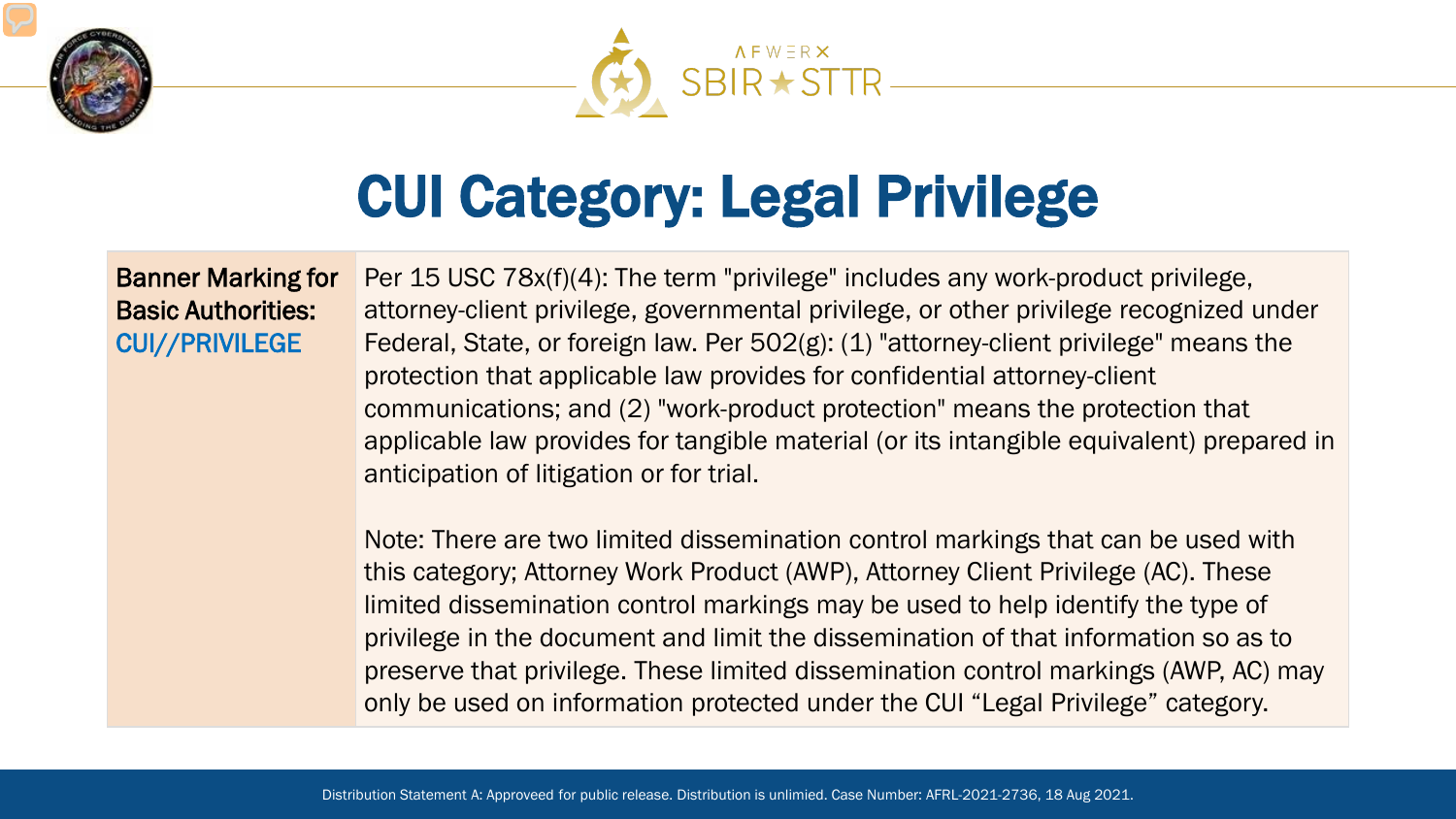



# CUI Category: Health Protected Health Information (PHI, regulated by HIPAA)

|                           | Banner Marking for As per 42 USC 1320d(4), "health information" means any information, whether |
|---------------------------|------------------------------------------------------------------------------------------------|
| <b>Specified</b>          | oral or recorded in any form or medium, that (A) is created or received by a health            |
| <b>Authorities:</b>       | care provider, health plan, public health authority, employer, life insurer, school or         |
| <b>CUI//SP-HLTH</b>       | university, or health care clearinghouse; and (B) relates to the past, present, or             |
| <b>Banner Marking for</b> | future physical or mental health or condition of an individual, the provision of               |
| <b>Basic Authorities:</b> | health care to an individual, or the past, present, or future payment for the                  |
| <b>CUI</b>                | provision of health care to an individual.                                                     |

*Learn more about protected health information* 

*at: [http://www.hhs.gov/ocr/privacy/hipaa/understanding/index.html](https://www.hhs.gov/ocr/privacy/hipaa/understanding/index.html)*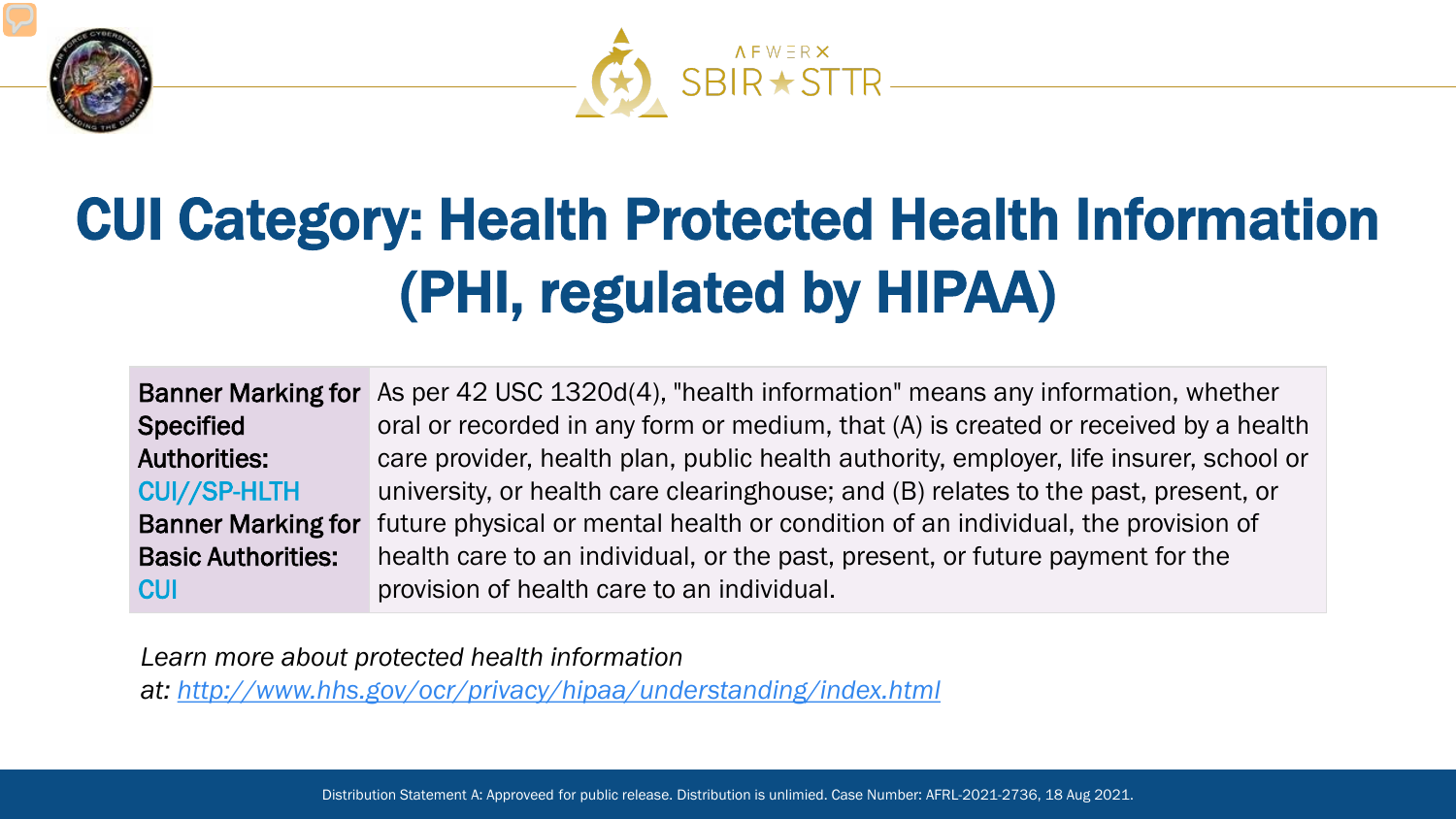



#### CUI Category: Small Business Research and Technology

Banner Marking for Basic Authorities: CUI//SBIZ

Relating to certain "Small Business Innovation Research Program" and "Small Business Technology Transfer Program" information in a government database, as referenced in 15 USC 638(k)(2).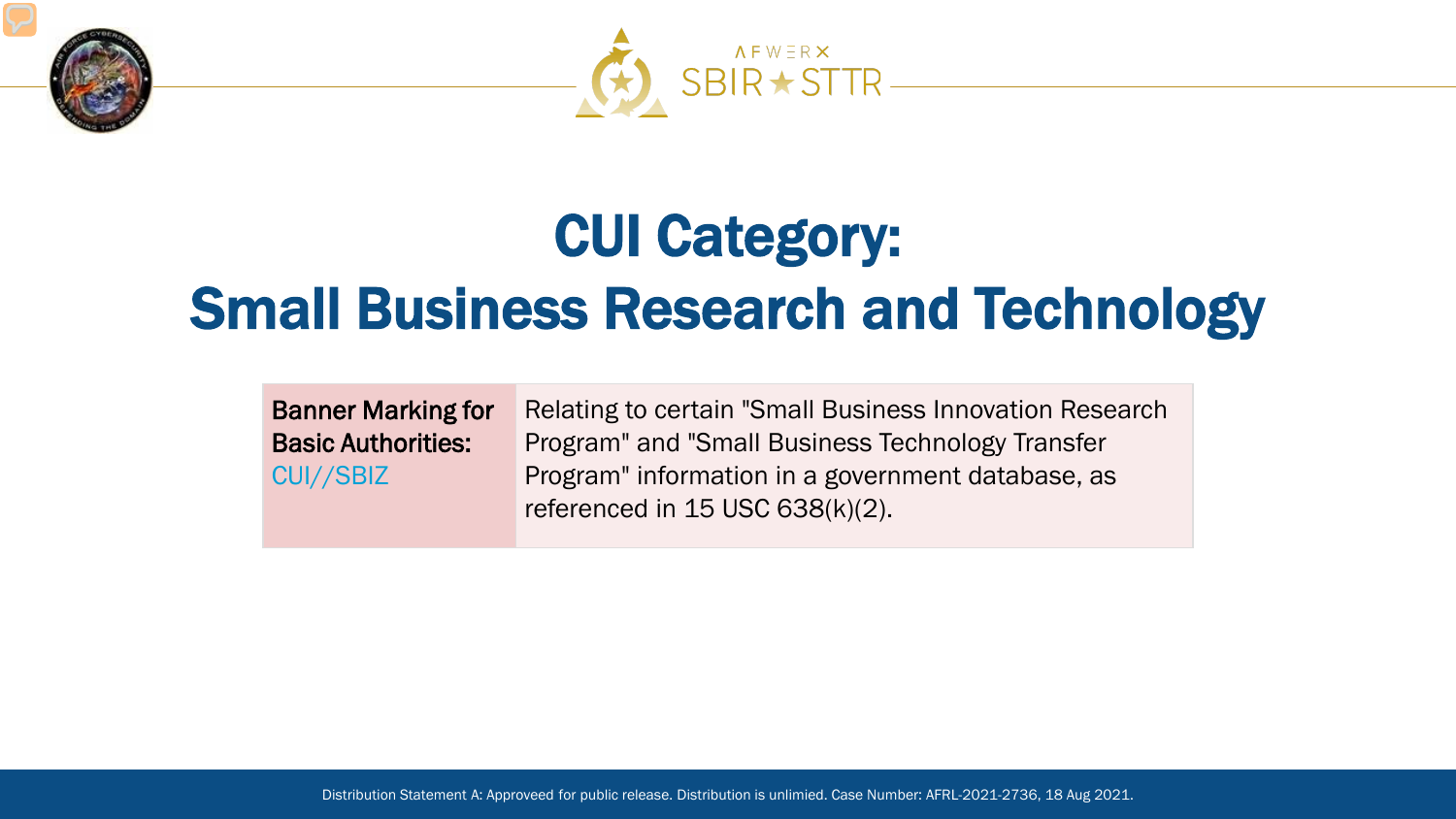



#### CUI Category: General Proprietary Business Information

Banner Marking for Specified Authorities: CUI//SP-PROPIN Banner Marking for Basic Authorities: CUI

Material and information relating to, or associated with, a company's products, business, or activities, including but not limited to financial information; data or statements; trade secrets; product research and development; existing and future product designs and performance specifications.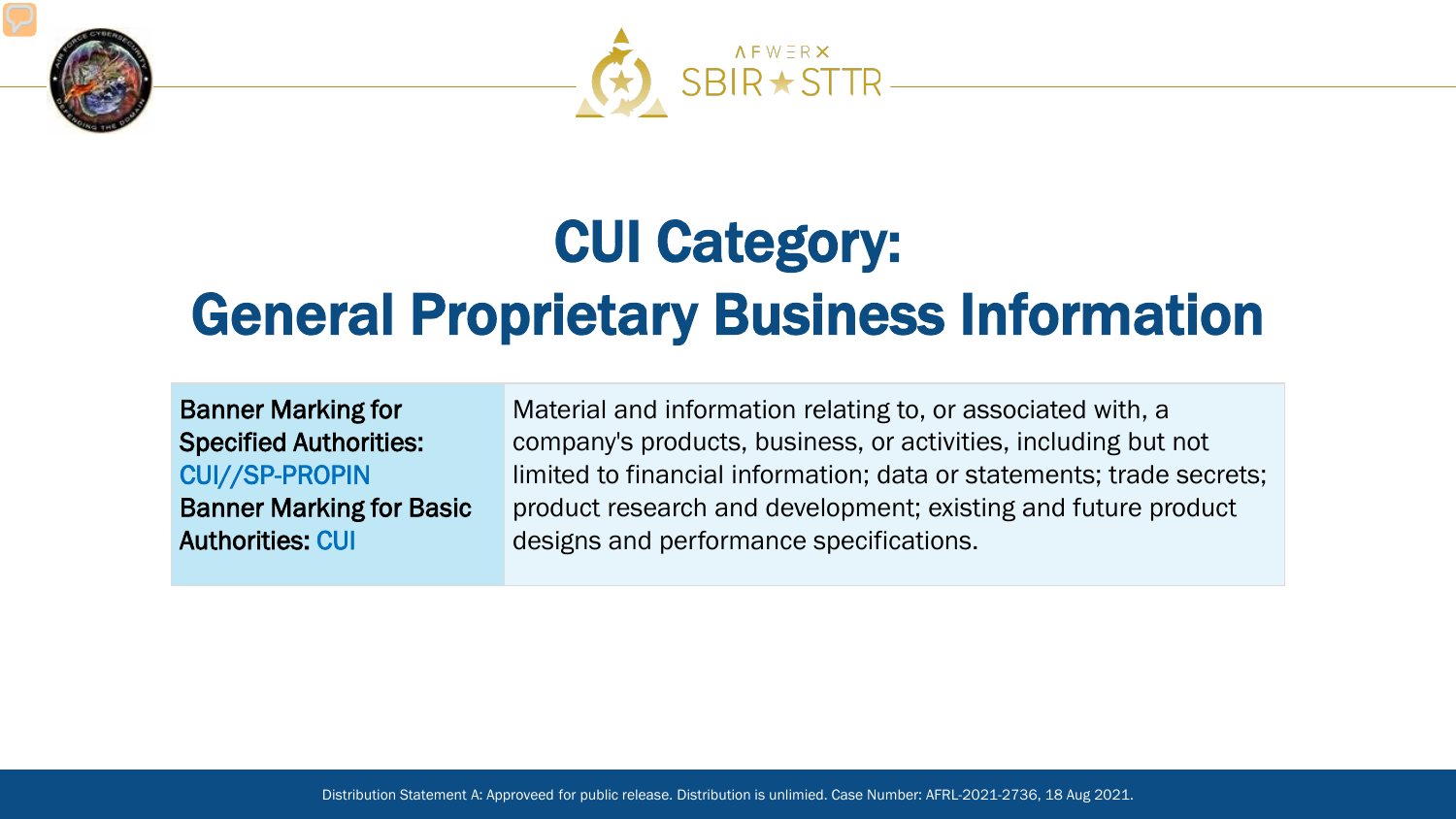



### Export Controlled Research (regulated by ITAR, EAR)

• Export Controlled Research includes information that is regulated for reasons of national security, foreign policy, anti-terrorism, or nonproliferation. The International Traffic in Arms Regulations (ITAR) and Export Administration Regulations (EAR) govern this data type. Current law requires that this data be stored in the U.S and that only authorized U.S. persons be allowed access to it.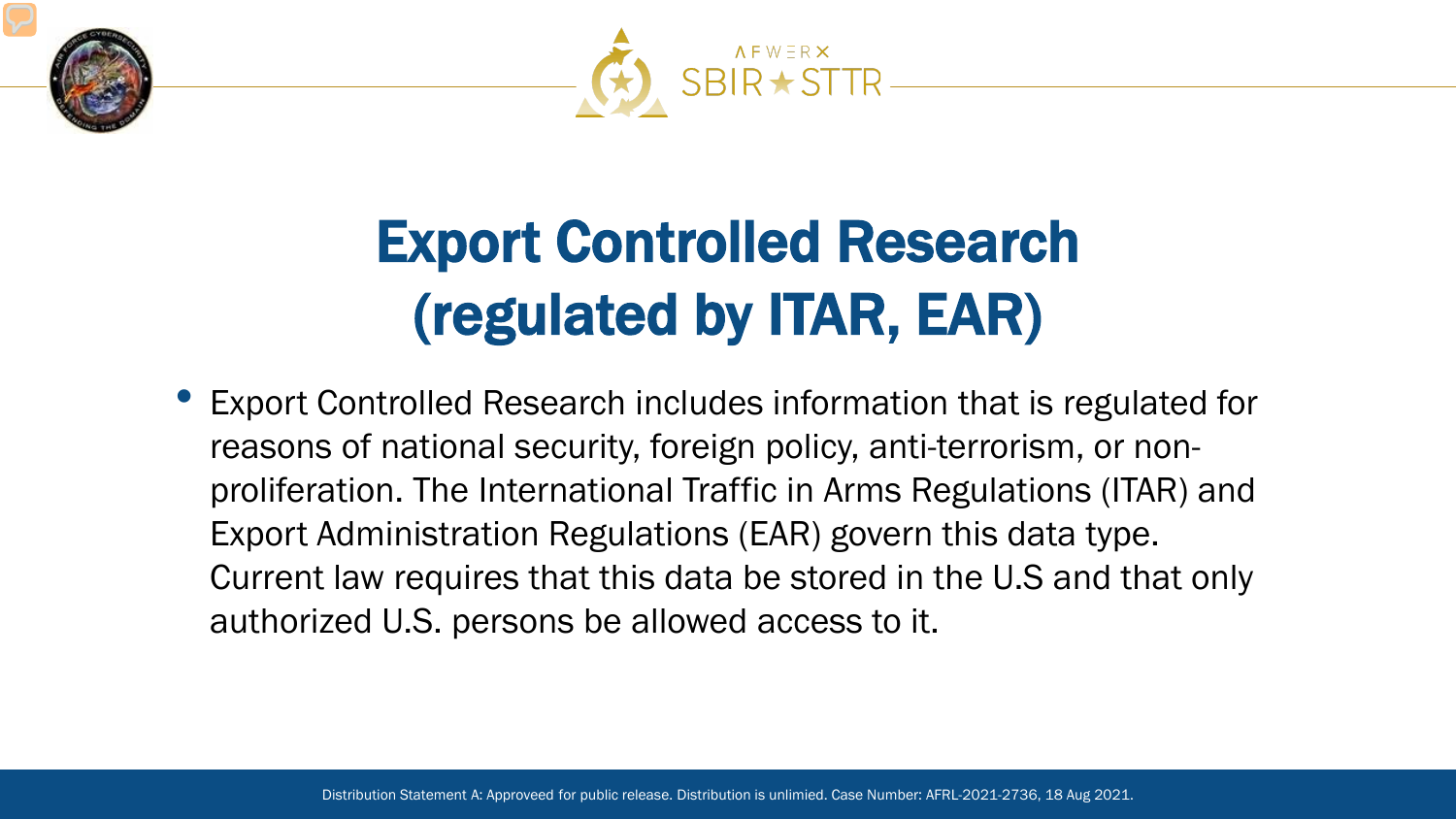



# Federal Information Security Management Act (FISMA) Data

• The Federal Information Security Management Act (FISMA) requires federal agencies and those providing services on their behalf to develop, document, and implement security programs for information technology systems and store the data on U.S. soil.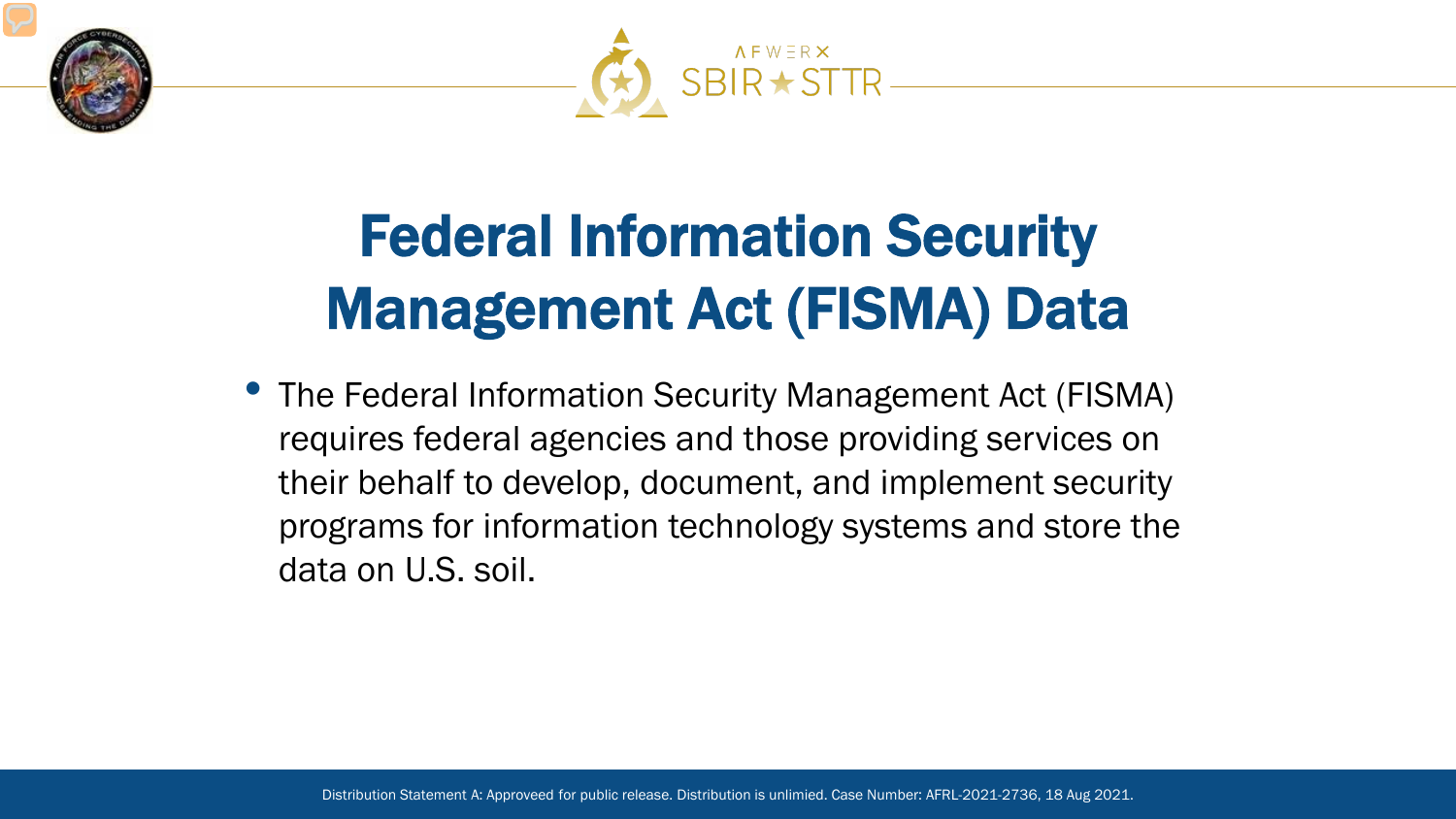



#### Aggregation of CUI

- Be on the lookout for the CUI you possess to become classified if they are compiled or aggregated
- There is a potential to generate classified information from the accumulation of unclassified data or information. If you are concerned this is happening report the potential classification of aggregated or compiled CUI to a DoD representative.
	- The potential classification occurs when the information reveals an additional association or relationship that meets the standards for classification
		- When in doubt, ask your contracting officer for a **Security Classification Guide** for your contract.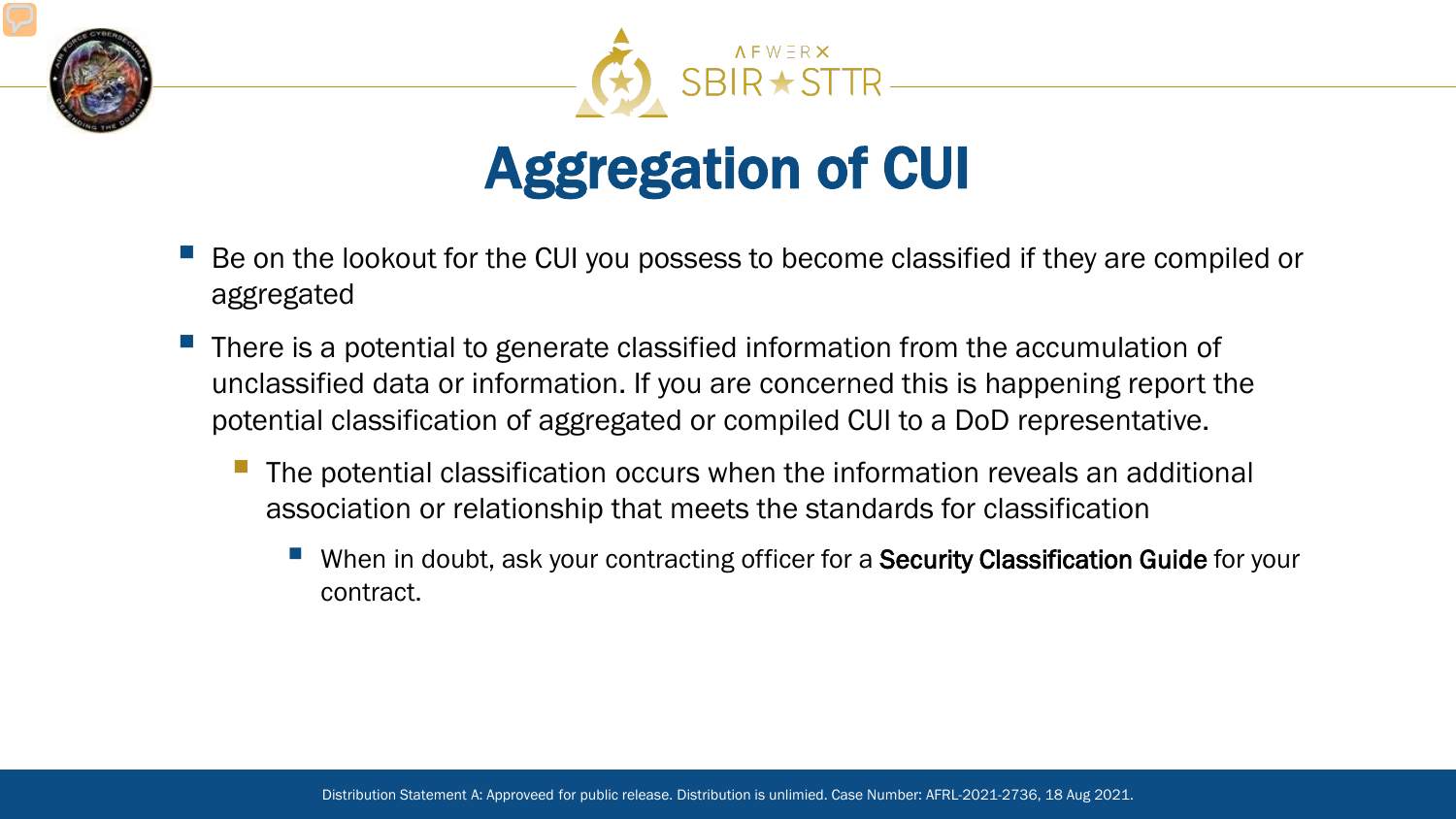

# DAF/CO Memo to SBs

https://www.afsbirsttr.af.mil/About /Cybersecurity-and-the-Blue-Cyber-Education-Series/



#### **DEPARTMENT OF THE AIR FORCE 1800 AIR FORCE PENTAGON. WASHINGTON, DC 20330**

#### MEMORANDUM FOR DEPARTMENT OF THE AIR FORCE SMALL BUSINESS **INNOVATION RESEARCH AND SMALL BUSINESS TECHNOLOGY TRANSFER PROGRAMS**

FROM: Secretary of the Air Force Chief Data Officer (SAF/CO)

**SUBJECT:** Release of Data to Small Businesses

1. The Department of the Air Force adheres to strict data exchange and security policies to guide in the use and release of data for contractors, civilian employees, and uniformed members of the United States Air Force, United States Space Force, the Air Force Reserve and Air National Guard. Prohibiting improper disclosure of data is vital to national security. This memorandum addresses existing policies and guidance (Enclosure) for Small Businesses to reference in their responsibilities to keep Department of the Air Force data secure. In addition, the following should also be considered:

a. Department of the Air Force data will be visible and accessible to Department of the Air Force entities except where constrained by law, regulation, security classification, guidance, or policy. Even when not constrained by exempted criterion, data exchange is tightly controlled. To keep data safe from improper disclosure or loss, every instance of data sharing with Small Business should be conducted in accordance with the most current Department of the Air Force guidance and at the direction of the local data office and/or the contract technical representative.

b. Data must be protected while at rest, in motion, and in use (e.g., within applications, and through analytics) for release to Department of the Air Force partners, including Small Business. A disciplined approach to data protection, including enterprise attribute-based access control, allows the Department of the Air Force to maximize the use of data while also employing the most stringent security standards to protect the American people.

c. The Department of the Air Force must account for the access, use, and disposition of all its data assets. A good Department of the Air Force-Small Business contractor relationship begins with the proper release of data. Suitability for data release is determined in a security and policy review process managed by the Directorate of Public Affairs (SAF/PA). Subsequently, approval for release is obtained through the appropriate chain of command.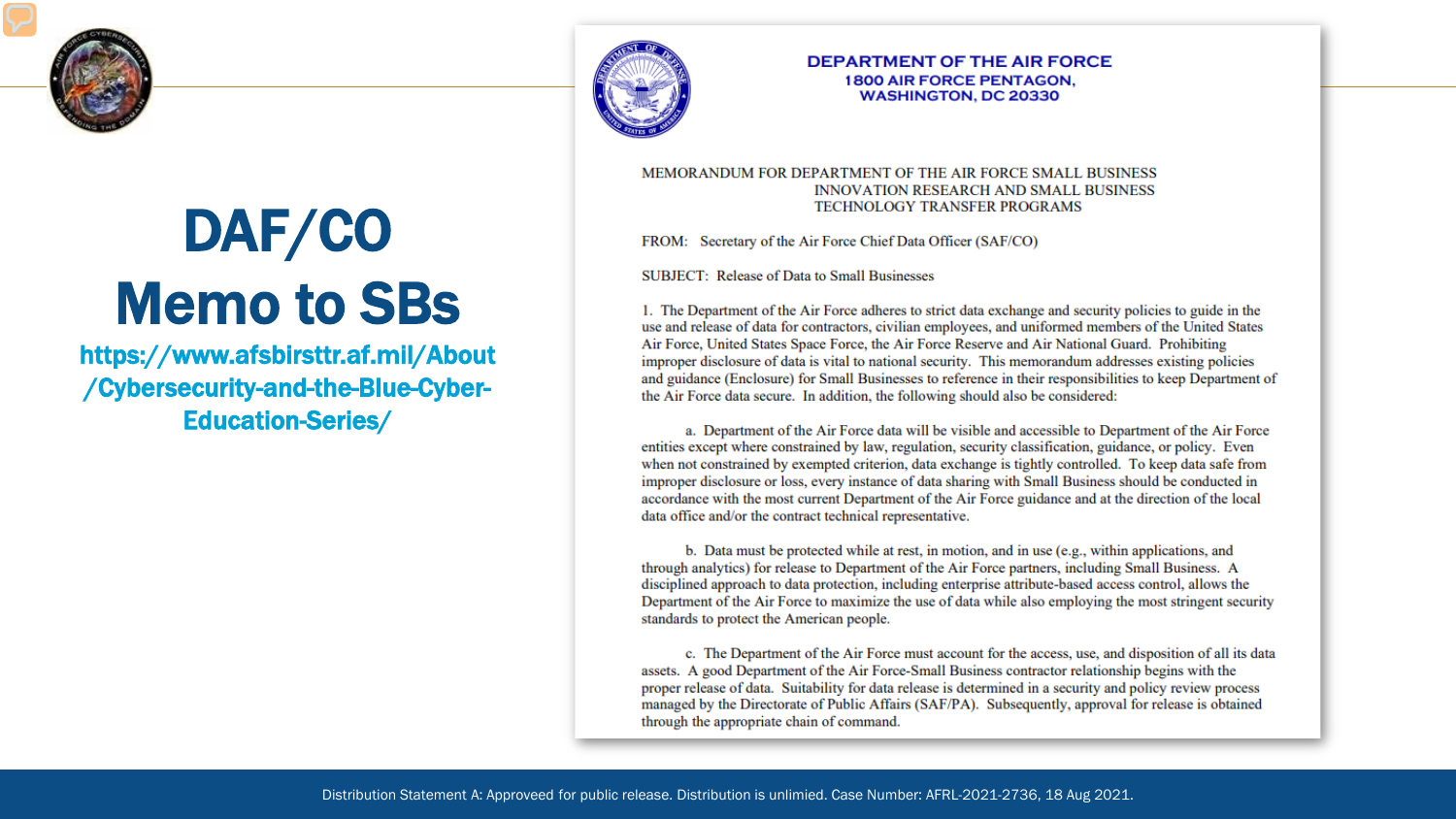





- DFARS 252.204-7012: <https://www.acq.osd.mil/dpap/dars/dfars/html/current/252204.htm#252.204-7012>
- DOD CUI Training: [www.dodcui.mil](http://www.dodcui.mil/)
- CUI Blog: https://isoo.blogs.archives.gov/cui-the-high-notes/
- CUI Category List: [www.archives.gov/cui/registry/category-list](http://www.archives.gov/cui/registry/category-list)
- CUI Marking Handbook: [www.archives.gov/files/cui/documents/20161206-cui-marking-handbook-v1-1-20190524.pdf](http://www.archives.gov/files/cui/documents/20161206-cui-marking-handbook-v1-1-20190524.pdf)
- DAF Chief Data Officer memo to Small Businesses: https://www.afsbirsttr.af.mil/About/Cybersecurity-and-the-Blue-Cyber-Education-Series/
- Guidance for ITAR:
	- The Air Force organization (Your TPOC's organization) is a good source of advice on handling ITAR
	- Here is some training on ITAR:
		- <https://www.sbir.gov/tutorials/itar>
		- <https://www.bis.doc.gov/index.php/online-training-room>
		- Best Site: [https://www.pmddtc.state.gov/ddtc\\_public?id=ddtc\\_kb\\_article\\_page&sys\\_id=4f06583fdb78d300d0a370131f961913](https://www.pmddtc.state.gov/ddtc_public?id=ddtc_kb_article_page&sys_id=4f06583fdb78d300d0a370131f961913)
		- Conducting ITAR Business: [https://www.pmddtc.state.gov/ddtc\\_public?id=ddtc\\_public\\_portal\\_business\\_landing](https://www.pmddtc.state.gov/ddtc_public?id=ddtc_public_portal_business_landing)